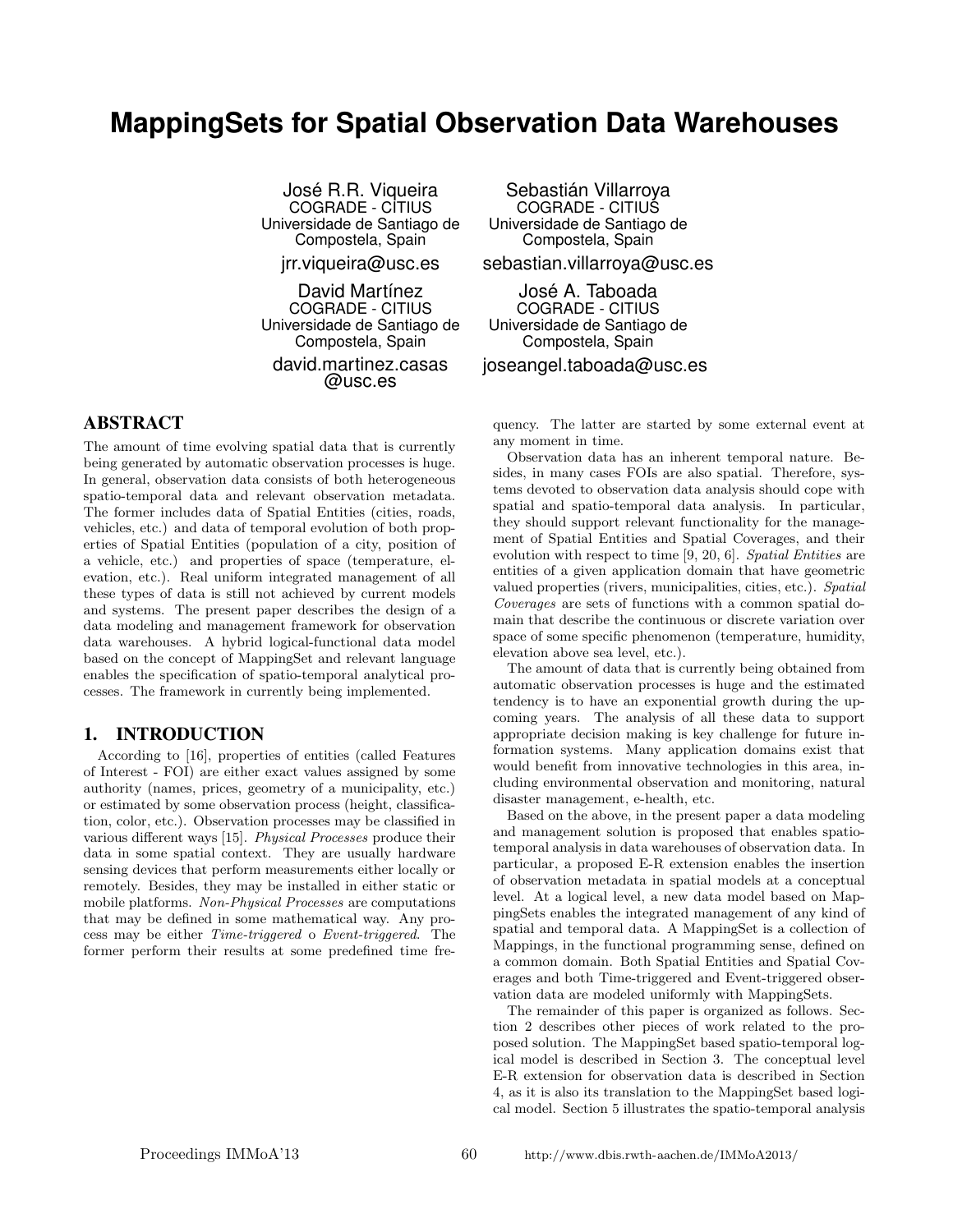capabilities of the model for the definition of Non-Physical spatio-temporal analytical processes. Finally, Section 6 concludes the paper and outlines lines of future work.

## 2. RELATED WORK

The OGC defines an abstract specification of a data model for Observations and Measurements [16] in a Geographic Information context. Various types of observations are supported, according to the data type of their values. Simple observations include: i) measurements that combine a value of a real type with a unit of measure, ii) categories whose results are items of enumerated types, iii) counts of integer types, iv) truth observations of boolean type, v) time observations and vi) geometric observations. Complex observations are record structures that combine various simple observation types. Metadata of each observation is also represented in the model. In particular, each observation references its observation Process, the observed Property and its related FOI, the time instant when the observation applies to the FOI observed property (phenomenon time) and the time instant when the Process obtained the result value (result time). Notice for example that if a sample of water is obtained from a river and next analyzed in a laboratory two different observation time instants are involved. Optionally, other metadata, parameters, data quality information and observation context may also be provided.

In [4] a conceptual model to represent observation data semantics is defined. Annotating the conventional data models of available heterogeneous datasets with observation and measurement conceptual constructs enables their integration at a semantic level. Integrated query of heterogeneous observation datasets becomes therefore possible after the annotation process. A similar approach is followed by the E-R extension proposed in the present paper.

Observation data has always a temporal nature. Besides, the spatial components of observation data and metadata is centric to many application domains, such as those related to environmental observation and monitoring. Spatial and temporal extensions of conceptual and logical data models have to be considered. Examples of spatio-temporal conceptual models are [18, 17]. Relational and object-relational spatio-temporal extensions are defined in the area of Spatial Databases [9, 20] to support spatial entity management. Field [6] and array algebras [3] are behind spatial coverage and array management systems [14, 5, 2]. Integrated management of spatial entities and coverages is also objective of some approaches [19, 12], that incorporate different structures for those data types. Integrated management of entities and coverages in a uniform manner is achieved by the MappingSet data model proposed in the present paper.

Various different data management approaches are possible to deal with spatio-temporal observation data automatically generated by sensing devices. If we consider the data generated by each sensor as a virtual temporal relation, then the simplest approach is to consider Materialized Views of such virtual relations. Automatic maintenance of such views on the arrival of new data from sensors has to be solved by the system [8]. Automatically updating these views through Extraction Transformation and Load (ETL) processes on sensor data is the approach followed by the present framework.

A more sophisticated solution is to consider sensor data streams and to enable the continuous execution of queries on those input streams. Continuous query languages [1, 11] enable the definition of those continuous queries on both data streams and recorded relations. Operations to create relations from streams and streams from relations are at the core of those languages. A similar approach is followed by some languages specifically designed to access sensor networks [13, 7]. It is important to notice that spatial data, including spatial entities and spatial coverages and spatial analysis is not explicitly supported in these solutions.

# 3. SPATIO-TEMPORAL MAPPINGSET BASED DATA MANAGEMENT

This section introduces the MappingSet based data model that is the basis of the proposed framework. Temporal and spatial data types are first defined. Based on them Mappings and MappingSets are next formalized. Data management will be based on the intensional definition of MappingSets using both logical and functional paradigms.

Conventional data types include Boolean, CString (variable size character strings), Int16, Int32, Int64 (integers), Float32, Float64 (reals with floating point representation). Fixed point parametric type Numeric(P,D) consists of real numbers with a maximum of P digits, D of them are in the fractional part. In order to define temporal and spatial data types,  $1D$  and  $2D$  samplings are first formalized. Let  $R$  and I denote the set of real and integer numbers, respectively, then 1D and 2D samplings are defined as follows.

Definition 1. A 1D-sampling S with resolution  $r \in R$ and phase  $p \in R$  is defined as the infinite subset of R  ${x|x = i \cdot r + p, \forall i \in I}$ 

Definition 2. Let  $vr_1$ ,  $vr_2$ ,  $vp_1$  and  $vp_2$  be four vectors in  $R^2$  defined by respective directions  $D_1$ ,  $D_2$ ,  $D_1$ ,  $D_2 \in$  $(-\pi, \pi]$  and respective magnitudes  $r_1, r_2, p_1$  and  $p_2$ . A 2Dsampling S with directions  $D_1$ ,  $D_2$ , resolutions  $r_1$ ,  $r_2$  and phases  $p_1 \in [-r_1/2, r_1/2], p_2 \in [-r_2/2, r_2/2]$  is defined as the infinite subset of  $R^2$ 

 ${(x, y) \in R_2}$  $x = (i_1r_1 + p_1)\cos(D_1) + (i_2r_2 + p_2)\cos(D_2)\wedge$  $y = (i_1r_1 + p_1)\sin(D_1) + (i_2r_2 + p_2)\sin(D_2),$  $\forall i_1, i_2 \in I$ 

An element  $s$  of a 1D-sampling (2D-sampling)  $S$  is called a 1D-sample (2D-sample). Integer  $i, i_1, i_2$  are called the sampling coordinates of s.  $s(i)$ ,  $s(i_1, i_2)$  denote respectively the 1D-sample and 2D-sample with sampling coordinates i and  $(i_1, i_2)$ . Figure 1 illustrates the above definitions with a geometrical representation.

Definition 3. **TimeInstant(D)** is defined as a finite subset of elements  $s(i)$  of a 1D-sampling S with resolution  $10^{-D}$ and phase 0 such that

 $-2^{63} < i < 2^{63} + 1$ 

where each s(i) is interpreted as the time instant  $1/1/1970+$  $s(i)$  seconds. Maximum allowed D is 6 (microsecond).

Definition 4. TimeInstantSample( $D, R$ ) is defined as a finite subset of elements  $s(i)$  of a 1D-sampling S with resolution  $R \cdot 10^{-D}$  and phase  $(R \cdot 10^{-D})/2$  such that  $-2^{63} < i < 2^{63} + 1$ 

where each s(i) is interpreted as the time interval  $\left[\frac{1}{1}\right]$  1/1/1970+ s(i) seconds,  $1/1/1970 + (s(i) + R \cdot 10^{-D})$  seconds). Again, maximum allowed D is 6 (microsecond).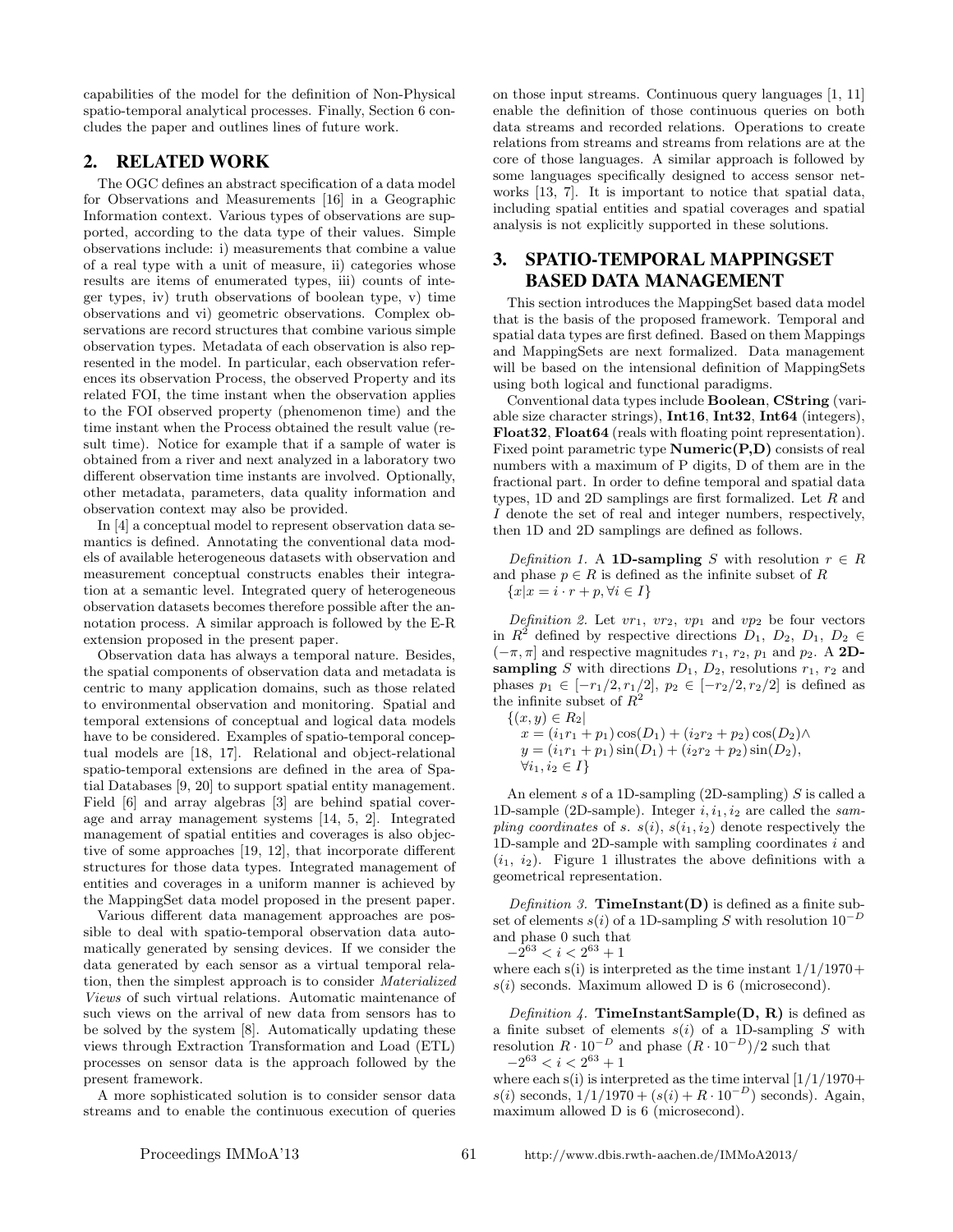

Figure 1: Illustration of 1D and 2D samplings.

Definition 5. Date is defined as a shorthand of TimeInstantSample(0, 86400).

Definition 6. **Point2D(P,D)** is defined as the finite subset of elements  $s(i_1, i_2)$  of a 2D-sampling S with directions  $D_1 = 0$  and  $D_2 = \pi/2$ , resolutions  $R_1 = R_2 = 10^{-D}$  and phases  $Ph_1 = Ph_2 = 0$  such that  $-10^P < i_1, i_2 < 10^P$ 

Definition 7. **Point2DSample(P,D,R)** is defined as the finite subset of elements  $s(i_1, i_2)$  of a 2D-sampling S with implementation dependent directions  $D_1$  and  $D_2$ , resolutions  $r_1 = r_2 = K \cdot R \cdot 10^{-D}$  and phases  $p_1 = p_2 = 0$  such that

- 1.  $-10^P < i_1, i_2 < 10^P$
- 2.  $K < max(\left| \cos\left(\frac{D_2 D_1}{2}\right) \right|, \left| \sin\left(\frac{D_2 D_1}{2}\right) \right|)$

TimeInstant and Point2D data types provide discrete representations for both time and space, where the user has control over the supported precision. Types TimeInstantSample and Point2DSample provide representations for temporal and spatial samplings at user defined resolution. It is noticed that each time instant is approximated by its closest lower TimeInstantSample, whereas each 2D point is approximated by its closest Point2DSample. It is out of the scope of this paper to demonstrate that K factor above ensures that any 2D point is approximated by a sample at a distance lower or equal to  $R \cdot 10^{-D}$ . Type castings are available for the above data types.

If T is either a numeric or temporal type, then data type Interval $(T)$  is a new data type whose values are closed intervals over data type T. If  $t_1$ ,  $t_2$  are two elements of data type T, then  $[t_1, t_2]$  is used to denote the relevant closed interval. Similarly, if S is spatial data type then the following geometric data types are also supported, based on the standard specification given by [10].

• Geometry(S): Abstract type. Represents any vector geometry or set of geometries defined with elements of S.

- LineString(S): Vector polylines defined by sequences of elements of S.
- Polygon(S): Vector polygons, possibly with holes, whose borders are defined by sequences of elements of S.
- GeometryCollection(S): Heterogeneous collections of Geometries.
- MultiPoint(S): Homogeneous collection of elements of S.
- MultiLineString(S): Homogeneous collection of elements of LineString(S).
- MultiPolygon(S): Homogeneous collection of elements of Polygon(S).

Definition 8. If  $ADT_1$ ,  $ADT_2$ , ...  $ADT_n$  are not necessarily distinct data types,  $A_1, A_2, \ldots, A_n$  are distinct names and RDT is a data type, then:

- 1. A **Mapping** with signature  $M() : RDT$  is defined as a value of type RDT
- 2. A Mapping with signature  $M(A_1 : ADT_1, A_2 : ADT_2, \ldots, A_n : ADT_n) : RDT$ is defined as a partial function  $M: ADT_1 \times ADT_2 \times ADT_n \rightarrow RDT$

Operations are syntactic sugar for Mappings. Implicit castings between compatible data types are applied during Mapping invocations, enabling transparent transformation between temporal and spatial elements of different resolutions by applying constant interpolation. Various primitive mappings and operations are provided by the model. However, formalizing a complete set of them is out of the scope of the paper. Informal descriptions of required primitive mappings will be given throughout the paper.

A MappingSet is nothing but a set of Mappings that share a common domain defined as a n-ary relation over data types. Formalism is given below.

Definition 9. Let  $C_1, C_2, \ldots, C_n$  be distinct names,  $ADT_1$ ,  $ADT_2, \ldots, ADT_n$  be not necessarily distinct data types and  $RDT_1$ ,  $RDT_2$ , ...,  $RDT_m$  be not necessarily distinct data types. Let also D be a n-ary relation with scheme  $D(C_1 : ADT_1, C_2 : ADT_2, ..., C_n : ADT_n)$  defined as a finite subset of  $ADT_1 \times ADT_2 \times \ldots \times ADT_n$ . Then a MappingSet is defined in either of the three following forms:

- 1. A 1-tuple  $MS = \langle D \rangle$ .
- 2. A m-tuple  $MS = \langle M_1, M_2, \ldots, M_m \rangle$ , where each  $M_i$ is a Mapping with signature  $M_i() : RDT_i$  defined as a value of  $RDT_i$ .
- 3. A (m+1)-tuple  $MS = \langle D, M_1, M_2, \ldots, M_m \rangle$ , where each  $M_i$  is a Mapping with signature  $M_i(C_1 : ADT_1, C_2 :$  $ADT_2, \ldots, C_n : ADT_n) : RDT_i$  defined as a partial function  $M_i: ADT_1 \times ADT_2 \times ADT_n \rightarrow RDT_i$ .

The evolution with respect to time of spatial entities and spatial coverages may be modeled with appropriate MappingSets that contain both Domain and Mappings. n-ary relationships are also modeled with MappingSets, usually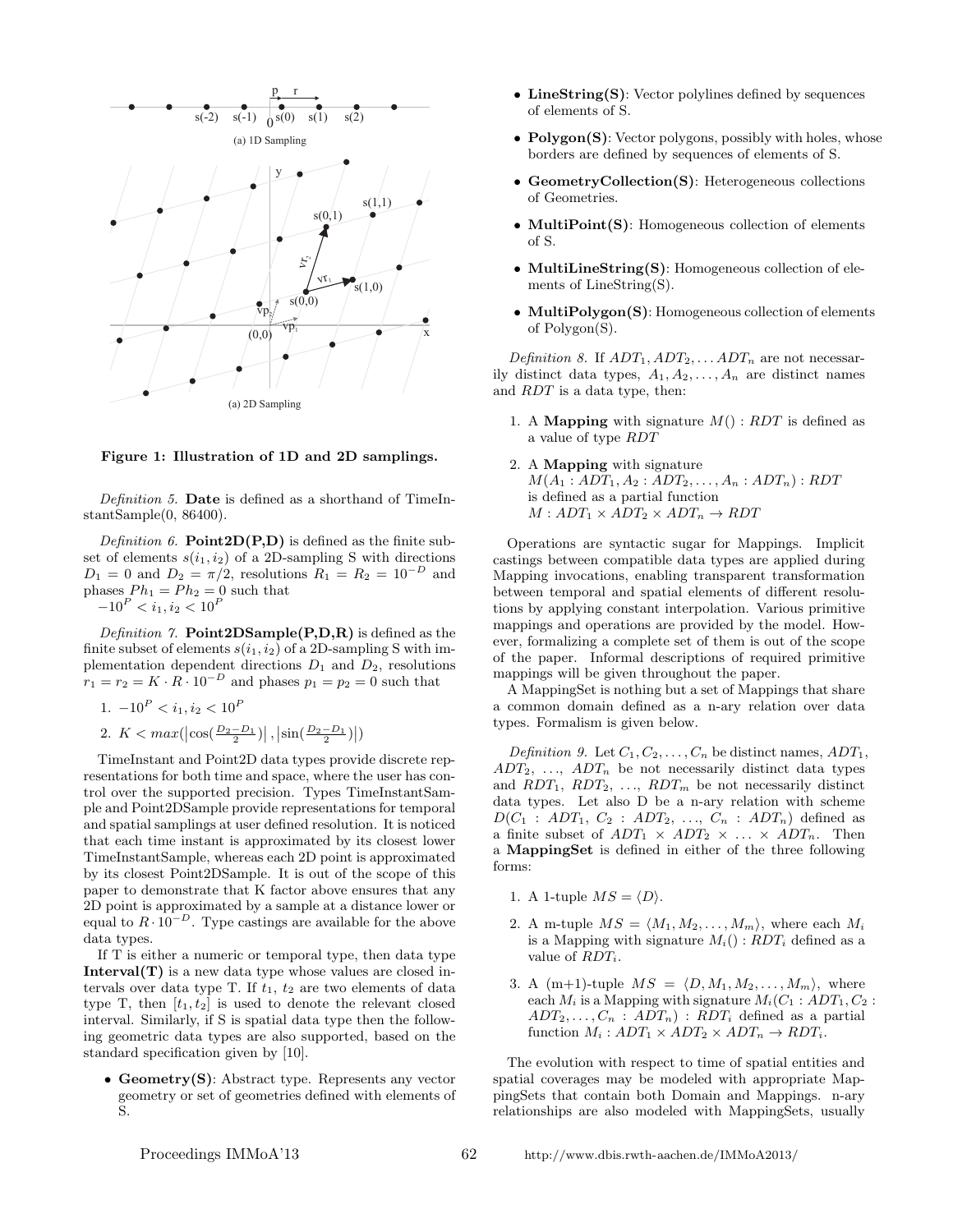without Mappings. MappingSets without Domain are also useful to record short collections of key-value pairs that are common in the specification of configuration settings.

The Domains and Mappings of a MappingSet may be defined either extensionally or intensionally. If a extensional definition of the Domain is given, then both extensional and intensional definitions of Mappings are allowed. On the other hand, an intensional definition of the Domain may only be accompanied by intensional definitions of Mappings. Generally, an extensional definition is a sequence of all the elements of Domain and Mappings in some specific order. Both row-wise and column-wise orderings may be used. It is even possible to combine row and column-wise orders for different components and Mappings. If the data type of a Domain component is of some integer or sampling data type, then its extensional definition might be given in the form of a collection of sequence definitions. In general, a sequence definition has an start element, a size and a step. For example, for an integer data type, a sequence starting at 5, with size 4 and step 2 describes the following list  $< 5, 7, 9, 11 >$ . For a TimeInstantSample data types, a sequence starting at "2013 – 05 – 0215 : 00 : 45.06", with size 2 and step 30.42 describes the following sequence of type TimeInstant $(2, 3042)$  ; "2013 – 05 – 0215 : 00 : 20.22", "2013−05−0215 : 00 : 50.64"¿. <sup>1</sup> . For Point2DSample data types, starting element is fo type Point2D and step has to be given by two pairs (direction, resolution).

Spatio-temporal analysis is enabled through the intensional definition of Mappings and MappingSets. Mappings may be intensionally defined with functional, conditional and aggregate expressions.

*Functional expression.* A Mapping M with signature M(D): DT may be defined by a expression of the form

 $M(D) := e$ 

where e is a functional expression of data type DT that may include variables referencing components of D, mappings, operations, constants and castings.

*Conditional Expression.* A Mapping M with signature M(D): DT may be defined by a expression of the form  $M(D)$ 

|                        |  | $\beta :=$ CASE $b_1$ THEN $e_1$ |  |
|------------------------|--|----------------------------------|--|
|                        |  | CASE $b_2$ THEN $e_2$            |  |
|                        |  | CASE $b_n$ THEN $e_n$            |  |
| [OTHERWISE $e_{n+1}$ ] |  |                                  |  |

where each  $b_i$  is a *functional expression* that yields a value of Boolean type and each  $e_i$  is a *functional expression* that yields a value of type DT. The semantics are the obvious ones.

*Aggregate Expression.* A Mapping M with signature M(D): DT may be defined by a expression of the form

 $M(D):=$  agge

OVER {P}

where P is a domain relational calculus predicate and agge is an functional expression where variables bounded to MappingSet domains in P must be used as arguments of aggregate functions. Various aggregate functions are provided



Figure 2: E-R Diagram Notation for Spatial and Observation Data.

by the system including both statistical and rank functions. MappingSet domains may also be intensionally defined.

*Intensional Domain.* Let e be a functional expression that yields a value s of either Interval(T) or Geometry(S) data type, whose base type T, S is either some integer type or some sample type. Then,  $SAMPLING(e)$  yields all the elements of type T or S contained in s. Based on this, the domain D of a MappingSet M may be defined by an expression of the form

 $\{(e_1, e_2, \ldots, e_n)|P\}$ 

where  $P$  is a domain relational calculus predicate and each  $e_i$ is either a functional expression or an expression of the form  $SAMPLING(e)$ , where e is also a functional expression. Expressions  $e$  and  $e_i$  may include variable names bounded to MappingSet domain components in P. Given that nested structures are not allowed in the model, if an expression  $SAMPLING(e)$  is used then the result relation has to be unnested.

# 4. MODELING OBSERVATION DATA WARE-**HOUSES**

The data model described in this section captures observation data semantics and integrates them with spatial entities and coverages. An E-R extension is proposed in Subsection 4.1 to model observation metadata. The translation of such a conceptual model to the MappingSet based logical model is explained in Subsection 4.2.

### 4.1 Conceptual Data Model

Contrary to conventional metadata that is recorded at the level of entity and property types, some observation metadata has to be recorded at the level of entity and property instances, i.e., combined with the data itself. This is the case for example of observation time instants and observation processes.

An extension of the E-R model is next proposed to incorporate spatial and observation data semantics in conceptual models. Spatial Entity types are represented in diagrams as conventional entities (see Figure  $2(a)$ ). Spatial Coverage Types are represented as entities tagged with the symbol

<sup>1</sup>Notice that the start instant of the sequence is automatically adapted to match the underlying time representation for type  $TimeInstant(2, 3042)$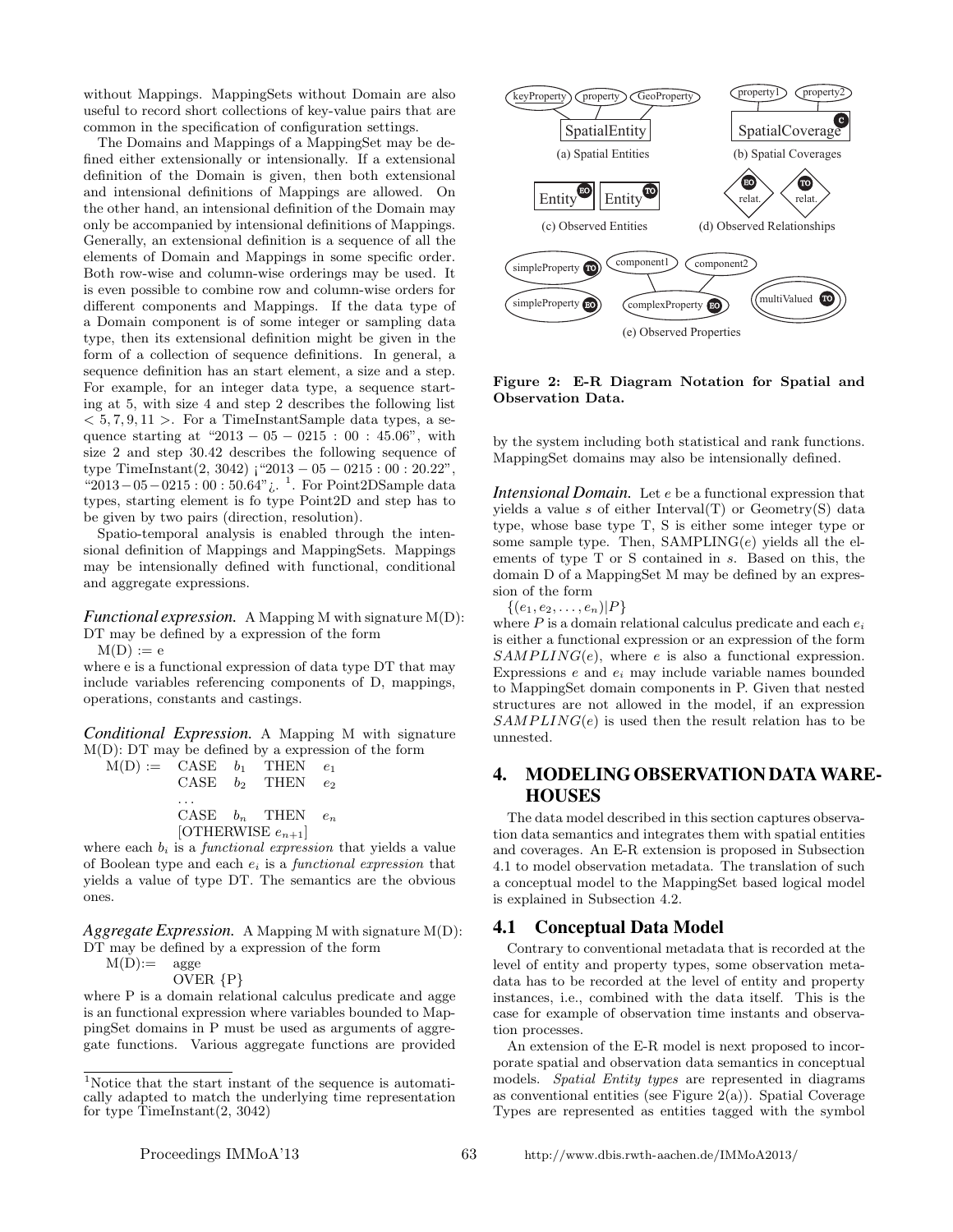

ProcessType  $\leftarrow \leftarrow$  ObsProperty **Process** ObsFOI NonObsFOI  $\overline{\mathcal{A}}$ FOI MappingSet DomComponent | | Mapping

Figure 3: E-R Diagram of a Running Application Example.

 $\bullet$  (see Figure 2(b)). Entity Types, either spatial or not, and Coverages whose whole data is obtained through an observation Process are tagged with either symbol  $\bullet$  if it is a Time-triggered Process or symbol  $\bullet$  if it is an Event*triggered Process* (see Figure  $2(c)$ ). Relationships resulting from observation processes are tagged in the same way (see Figure 2(d)). Finally, properties of either Entity or Coverage types that are obtained through observation processes are also tagged with the same  $\bullet$  and  $\bullet$  symbols, as it is shown in Figure 2(e) for simple, complex and multivalued properties.

To illustrate the use of the above notation the E-R diagram of a reduced running application example is given in Figure 3. Spatial Entity Type ICES records fishing zones defined by the International Council for the Exploration of the Sea (ICES). Spatial Coverage SST records Sea Surface Temperature at each location of the sea, daily produced by the Moderate Resolution Imaging Spectroradiometer (MODIS) sensor installed in the Terra and Aqua NASA satellites. Entity type Vessel records data of fishing vessels, including an identifier (vesId) and its engine power. Vessels incorporate CTD sensors that enable obtaining triples of water conductivity, water temperature and depth. Every time a ctd observation is performed a Non-Physical Process is executed that computes the difference with the value given by MODIS and provides it as a derived property difTemp. Vessels also incorporate GPS sensors from which locations are obtained every 30 seconds. Entity type Species records data of fishing species, including an identifier specId, species name and an interval of temperature values where the fish feels comfortable (property comfort). The derived property comfGeo records the geometry of the area of the sea where comfortable temperatures for the fish are located. This property is obtained by a Non-Physical Process from the SST data. Property load of relationship catches records the values measured by the vessel bascule for each species. The authorized fishing capacity of a vessel is given by two parameters. The Fishing Effort gives a measure of the number of days weighted by the vessel engine power that the vessel may stay in each zone. Relationship Effort records both the initial quota and the available one (property stock). Available Fishing Effort stock is obtained by a Non-Physical Procress

using the quota and the vessels GPS information. The Fishing Capacity gives the kilograms of each species that the vessel may get from each zone. Again both quota is recorded and stock is computed by a Non-Physical Process.

Figure 4: E-R Diagram of the Frameworks Catalog.

The translation of the above model to the MappingSet logical model of the framework is explained in the following subsection.

### 4.2 MappingSet Based Logical Model

To support the implementation of the conceptual model of the previous section, observation metadata has to be added to the frameworks catalog. Thus, the catalog contains metadata of the defined Mappings and MappingSets and metadata related to the various observation processes, including observation properties and features of interest. The E-R diagram of such catalog structures is given in Figure 4.

Entity types MappingSet, DomComponent and Mapping record general metadata of the MappingSets. Entity type FOI records metadata of Features of Interest, and it references the MappingSet that records its data. FOIs that are fully generated by observation processes are registered in ObsFOI. The remainder FOIs, i.e., those that combine observed with non observed properties are represented by entity type NonObsFOI. Each observed property of such a FOI is represented by a weak entity of type ObsProperty, which references the MappingSet that records its data. Finally, ProcessType records metadata of the various types of observation processes registered in the framework. Metadata of each specific instance of each process type is recorded in weak entity type Process. Notice the difference between the process type "Vessel Bascule" that obtains values of load property of relationships catches and the specific bascule installed in each vessel that must be referenced from each observation.

The rules that enable the transformation of the conceptual model of the previous section to MappingSets are now given next. Each Entity Type, either Spatial or not, generates a relevant MappingSet, whose domain is defined by key properties and whose Mappings are defined by the remainder properties. See for example Entity Types Vessel, Species and ICES in Figure 3 and relevant MappingSets in Figure 5. Each Spatial Coverage generates a MappingSet, whose domain has just one component of some Point2DSample type and whose Mappings are generated from coverage properties. Each Relationship Type with cardinalities various to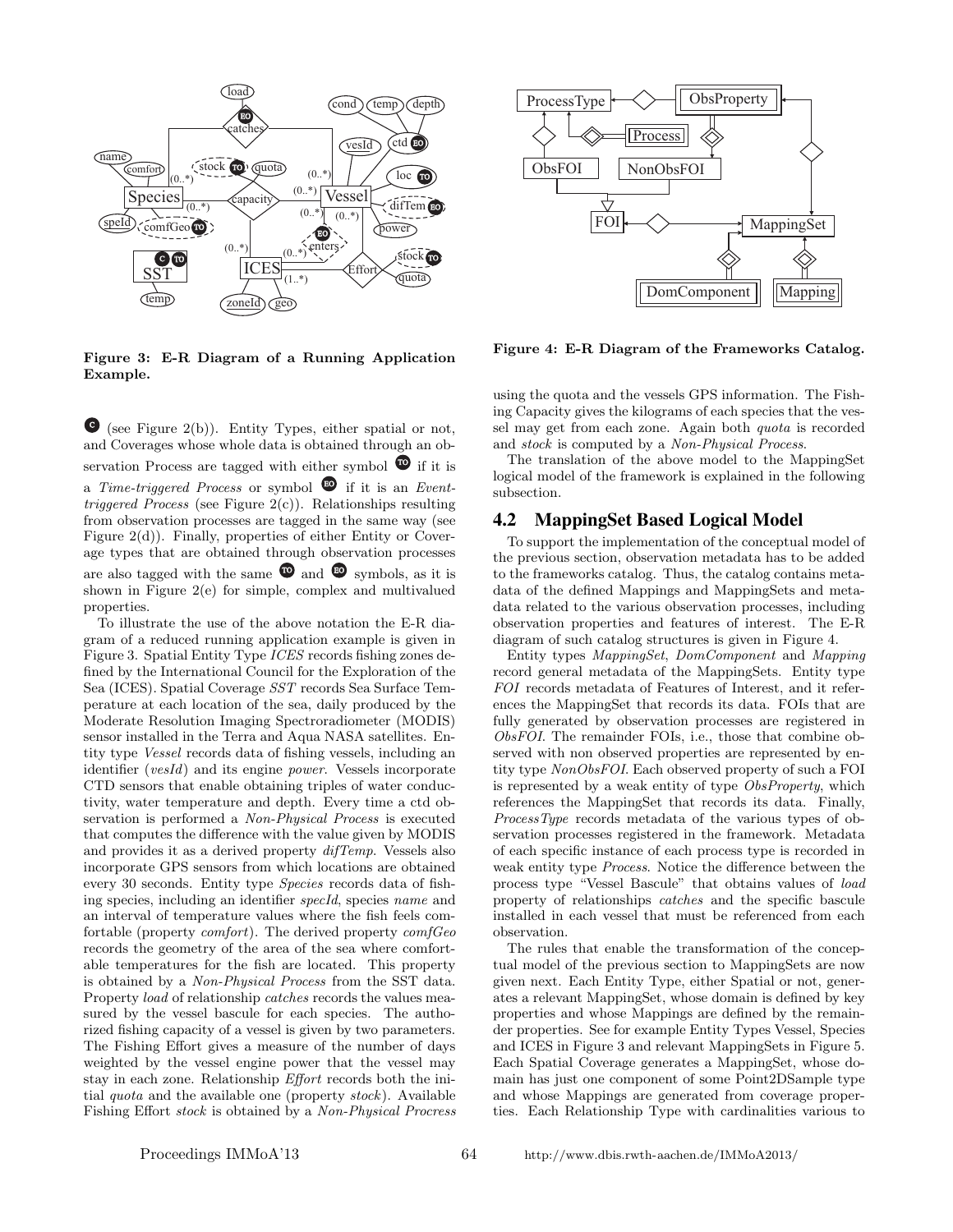```
MAPPINGSET
Vessel
DOMAIN
MAPPINGS
 vesId: CString
power(vesId:CString):Numeric(6,2)
MAPPINGSET
Species
DOMAIN
MAPPINGS
 speId: CString
 name(speId:CString):CString
 comfort(speId:CString):Interval(Numeric(5,2))
MAPPINGSET
Vessel_loc
DOMAIN
MAPPINGS
  obsTime: TimeIntantSample(0, 30),
  vesId: CString
  loc(
phenTime: TimeIntantSample(0, 30),
      vesId:CString):Point2D
  process(
obsTime: TimeIntantSample(0, 30),
          vesId:CString):CString
MAPPINGSET
ICES
DOMAIN
MAPPINGS
  zoneId: CString
  geo(zoneId:CString):Polygon(Point2D(9,2))
MAPPINGSET
Vessel_ctd
DOMAIN
MAPPINGS
  obsTime: TimeIntant(0),
  vesId: CString
  cond(
obsTime: TimeIntantSample(0, 30),
       vesId:CString):Numeric(4,1)
  condUOM(
obsTime: TimeIntantSample(0, 30),
  temp
(obsTime: TimeIntantSample(0, 30),
         vesId:CString):CString
      vesId:CString):Numeric(5,2)
  tempUOM(obsTime: TimeIntantSample(0, 30),
          vesId:CString):CString
  depth(obsTime: TimeIntantSample(0, 30),
        vesId:CString):Numeric(5,2)
  depthUOM(obsTime: TimeIntantSample(0, 30),
          vesId:CString):CString
  process(obsTime: TimeIntantSample(0, 30),
          vesId:CString):CString
```

```
MAPPINGSET
Effort
 DOMAIN
 MAPPINGS
  vessel: CString
  ices: CString
 quota(vessel:CString,
        ices:CString):Numeric(7,3)
 quotaUOM(vessel:CString,
           ices:CString):CString
 MAPPINGSET
Capacity
 DOMAIN
 MAPPINGS
   vessel: CString
   ices: CString
   species: CString
  quota(vessel:CString, ices:CString
         species:CString):Numeric(7,3)
   quotaUOM(vessel:CString, ices:CString
            species:CString):CString
 MAPPINGSET
Catches
DOMAIN
MAPPINGS
  species: CString
  vessel: CString
   obsTime: TimeInstant(0)
  load(species:CString, vessel:CString,
        obsTime:TimeInstant(0)): Numeric(7,3)
 loadUOM(species:CString, vessel:CString,
          obsTime:TimeInstant(0)): CString
 process(species:CString, vessel:CString,
          obsTime:TimeInstant(0)): CString
 MAPPINGSET
SST
 DOMAIN
 MAPPINGS
   loc:Point2DSample(9,2,100000)
    obsTime:Date
   temp(loc:Point2DSample(9,2,100000),
         :Date):Numeric(5,2)
obsTime
   tempUOM(loc:Point2DSample(9,2,100000),
           obsTime:Date):CString
   process(loc:Point2DSample(9,2,100000),
           obsTime:Date):CString
```
Figure 5: MappingSets for a Running Application Example.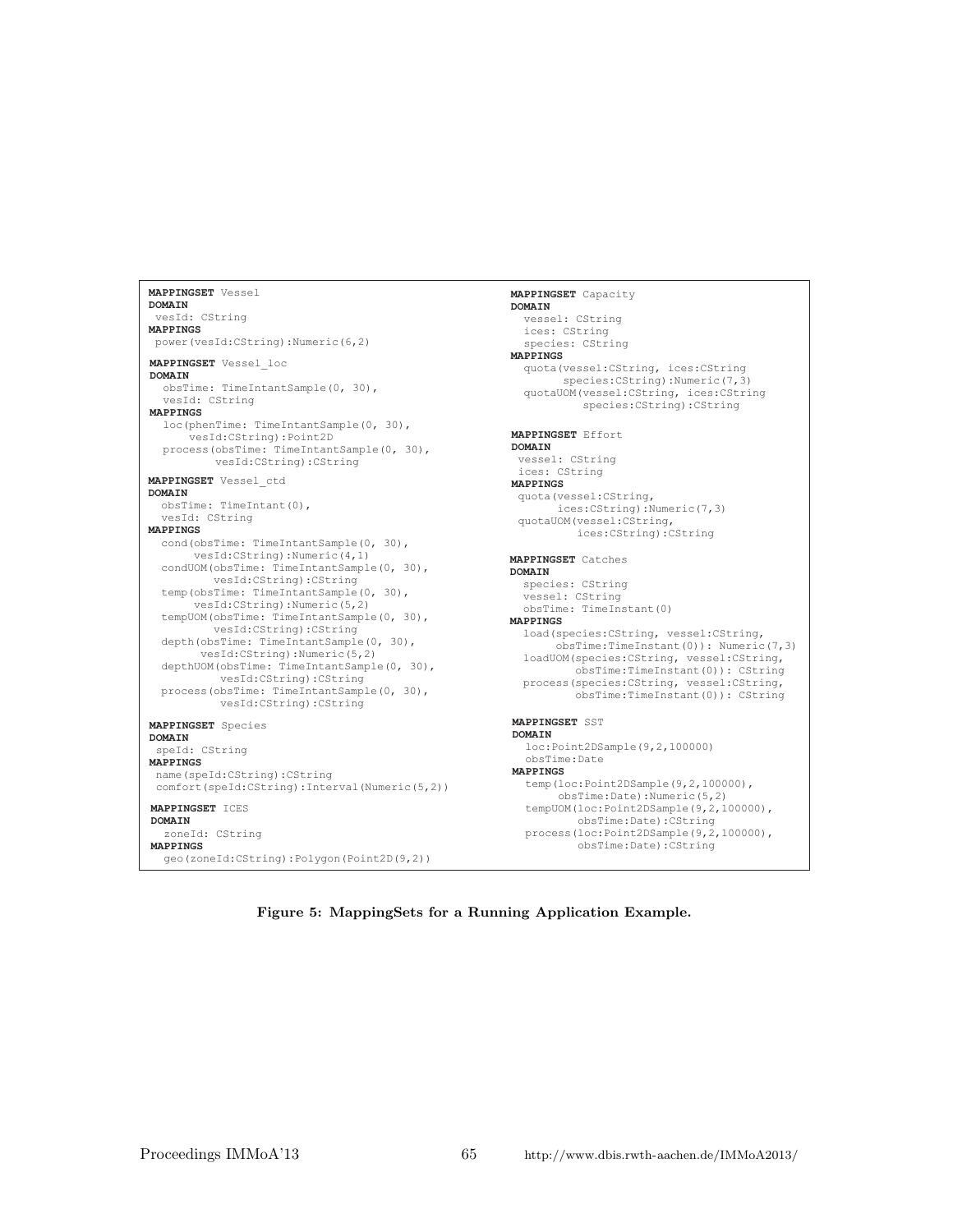various generates a MappingSet whose domain is defined from the key properties of the participating Entity Types. Properties of those Relationship Types generate Mappings in such a MappingSet. See for an example Relationship Types capacity and effort in Figure 3 and MappingSets Capacity and Effort in Figure 5. If an Entity, Coverage or Relationship Type is tagged with the symbol  $\bullet$ , then a component named  $obsTime$  of some TimeInstantSample(D,R) data type is added to the MappingSet Domain to enable the recording of observation time.<sup>2</sup> Besides, a Mapping named process is also added to obtain the id of the process used to produce the observation. See for example Spatial Coverage Type SST in Figure 3 and relevant MappingSet SST in Figure 5. If symbol  $\bullet$  is used instead, then the data type of component obsTime is some TimeInstant(D). See for example Relationship Type catches in Figure 3 and relevant Catches MappingSet in Figure 5. In any of the above cases, an entity of type ObsFOI has to be added to the catalog with relevant relationships to its process type and MappingSet.

If a simple or complex property is tagged with symbol  $\bullet$ then such property is not added as a Mapping to the relevant MappingSet. Instead, a separate MappingSet is created for the property whose domain has components to reference the key of its Entity Type (FOI of the relevant observation) and has a component named *obsTime* of some TimeInstantSample(D,R) type to record observation time. The property itself is added as a Mapping to the MappingSet and an additional Mapping named process is added to record the id of the process that generates the observation. An example is loc property of Entity Type Vessel in Figure 3 and relevant Vessel loc MappingSet in Figure 5. If symbol  $\bullet$  is used instead then the transformation is exactly the same except for the fact that Domain component obsTime is of some TimeInstant(D) type. For an example see ctd property of Vessel Entity Type in Figure 3 and relevant Vessel ctd MappingSet in Figure 5. In any of the above cases an entity of type ObsProperty is added to the catalog, with appropriate references to its MappingSet, ProcessType and NonObsFOI.

Once the MappingSets are created and the required metadata are added to the catalog, the insertion of observation data may be started. ETL tasks are continuously executed to maintain the data warehouse updated with latest observation data, using extensional MappingSet definitions. Each observation is appended to the appropriate MappingSet with its observation time and reference to its process and FOI.

## 5. DEFINITION OF SPATIO-TEMPORAL AN-ALYTICAL PROCESSES

The capabilities provided by the framework for the intensional definition of MappingSets enable the specification of spatio-temporal analytical processes. These capabilities are now illustrated with some examples.

Example 1. Define a Non-Physical Process that obtains a derived observed property that computes the difference between the temperature measured by the CTD and the sea surface temperature produced for the same location by

MODIS (see difTemp derived property of Vessel in Figure 3).

```
MAPPINGSET Vessel difTem
DOMAIN
  {(obsTime, vesId) | Vessel ctd(obsTime, vesId)}
MAPPINGS
  difTem(obsTime, vesId):=
    SST.temp(Vessel loc.loc(obsTime, vesId), obsTime) −
    Vessel ctd.temp(obsTime, vesId)
  difTemUOM(obsTime, vesID):=
    Vessel ctd.tempUOM(obsTime, vesId)
  process(obsTime, vesID):= "difTemProcess"
```
In the expression above it is noticed that automatic castings of spatial and temporal types are performed during the evaluations of Mappings Vessel loc.loc and SST.temp.

Example 2. Define a Non-Physical Process that detects when a vessel leaves an ICES zone to enter a new one (see enters derived relationship in Figure 3).

```
ICESFromLoc(loc):=
  singleton(zone)
  OVER {ICES(zone) ∧ within(loc, ICES.geo(zone))}
```
#### MAPPINGSET enters DOMAIN

```
{(vesId, ICESFromLoc(Vessel loc.loc(obsTime, vesId)),
    obsTime) |
    Vessel loc(obsTime, vesId) ∧
    ICESFromLoc(Vessel loc.loc(obsTime, vesId)) <>
    ICESFromLoc(Vessel loc.loc(predecessor(obsTime), vesId))}
MAPPINGS
```
process(vesId, zoneId, obsTime):= "entersProcess"

In the above expression, Mapping  $within(g_1, g_2)$  yields true if geometry  $g_1$  is within geometry  $g_2$ . Aggregate function single- $\text{ton}(S)$  yields the element contained in the unitary set S. Finally, Mapping  $predecessor(ts)$  yields the time sample that precedes time sample ts in its data type.

Example 3. Define a Non-Physical Process that produces a measure of the remaining fishing effort for each vessel and ICES zone for each of the preceding 60 days. Consumed fishing effort is obtained from the temporal evolution of vessel location data and ICES zone geometries (see derived property stock of relationship type Effort in Figure 3).

```
ICESFromLoc(loc):=
  singleton(zone)
  OVER {ICES(zone) ∧ within(loc, ICES.geo(zone))}
\text{cosumed\_effort}(vesId, zoneId, obsTime) :=((\text{count}(\text{obsTime2})^*30)/86400)^*Vessel.power(vesId)
  OVER {Vessel loc(obsTime2, vesId2) ∧
    obsTime2 < obsTime ∧ vesId2 = vesId ∧
    ICESFromLoc(Vessel\_loc.loc(obsTime2, vesId2)) = zoneId}
MAPPINGSET Effort stock
DOMAIN
  {(vesId, zoneId,
    SAMPLING([cast(difTime(now(), 60 Days) AS Date),
       cast(now() AS Date)])) | Effort(vesId, zoneId)}
MAPPINGS
  stock(vesId, zoneId, obsTime):=
    Effort.quota(vesId, zoneId) −
    consumed effort(vesId, zoneId, obsTime)
```

```
stockUOM (vesId, zoneId, obsTime):=
  Effort.quotaUOM(vesId, zoneId)
\rm process(vesId,\,zon eld,\,obsTime):=\, \mbox{``EffortStockProcess''}
```
In the above expression, Mapping  $now()$  yields the current system time instant. Mapping  $diffime(t, i)$  subtracts time interval  $i$  from time instant  $t$ .

<sup>2</sup>Currently we restrict to phenomenon time semantics, however, it can be extended with result time and other required metadata.